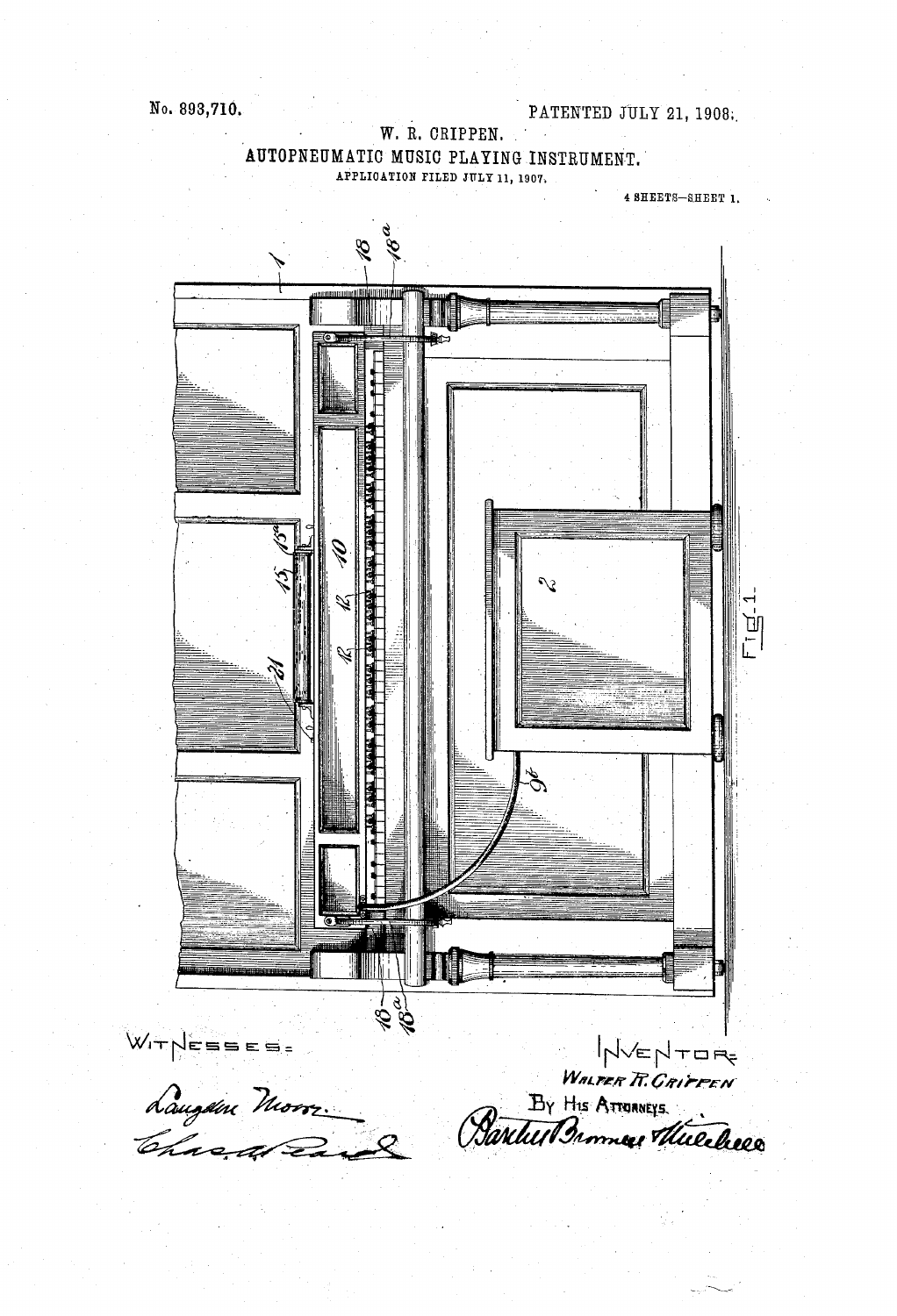No. 893,710.

PATENTED JULY 21, 1908.

W. R. CRIPPEN. AUTOPNEUMATIC MUSIC PLAYING INSTRUMENT. APPLICATION FILED JULY 11, 1907.

4 SHEETS-SHEET 2.

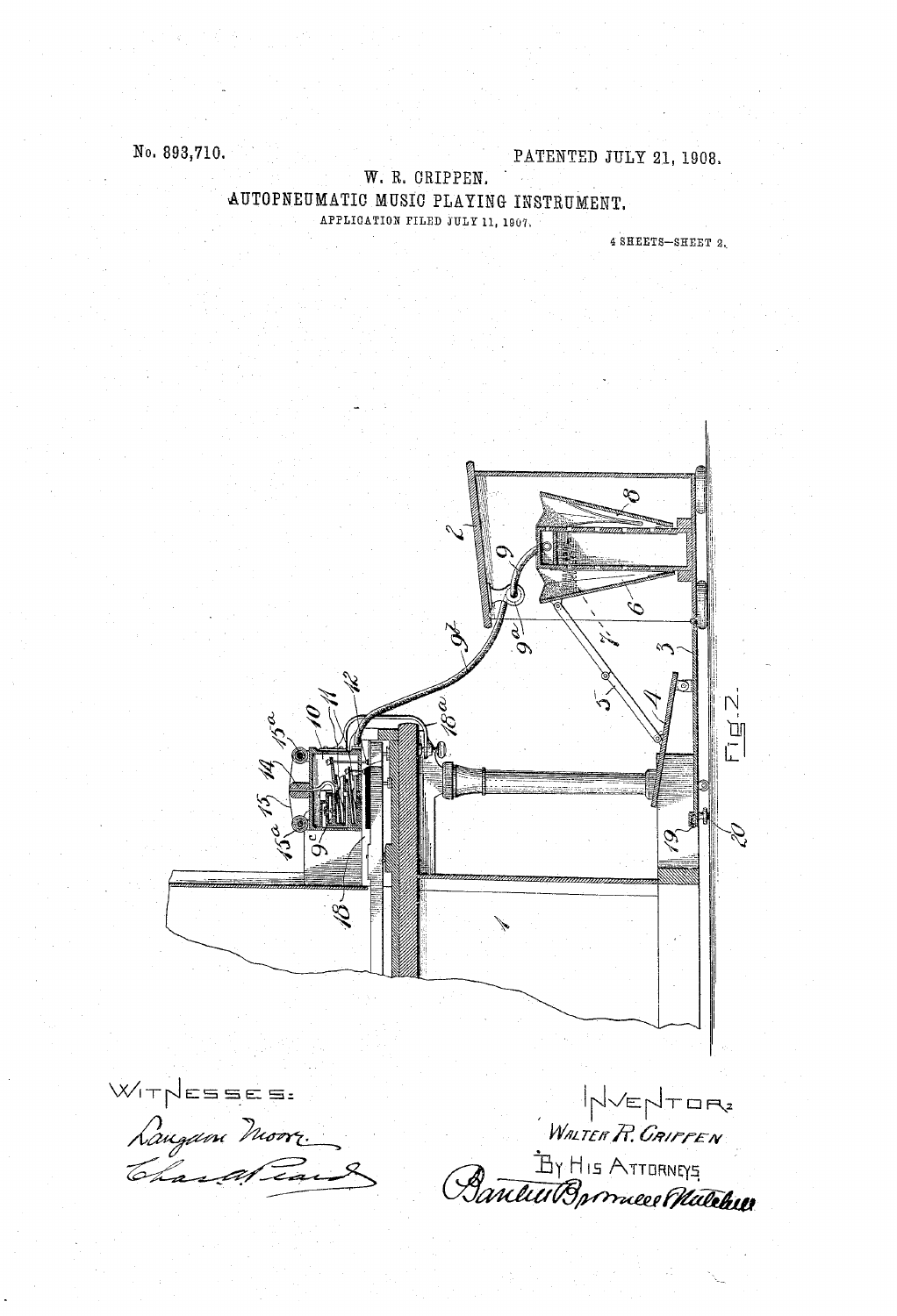#### W. R. CRIPPEN. AUTOPNEUMATIC MUSIC PLAYING INSTRUMENT. APPLICATION FILED JULY 11, 1907.

4 SHEETS-SHEET 3.



VENTORE WITNESSES :<br>Laugen Moori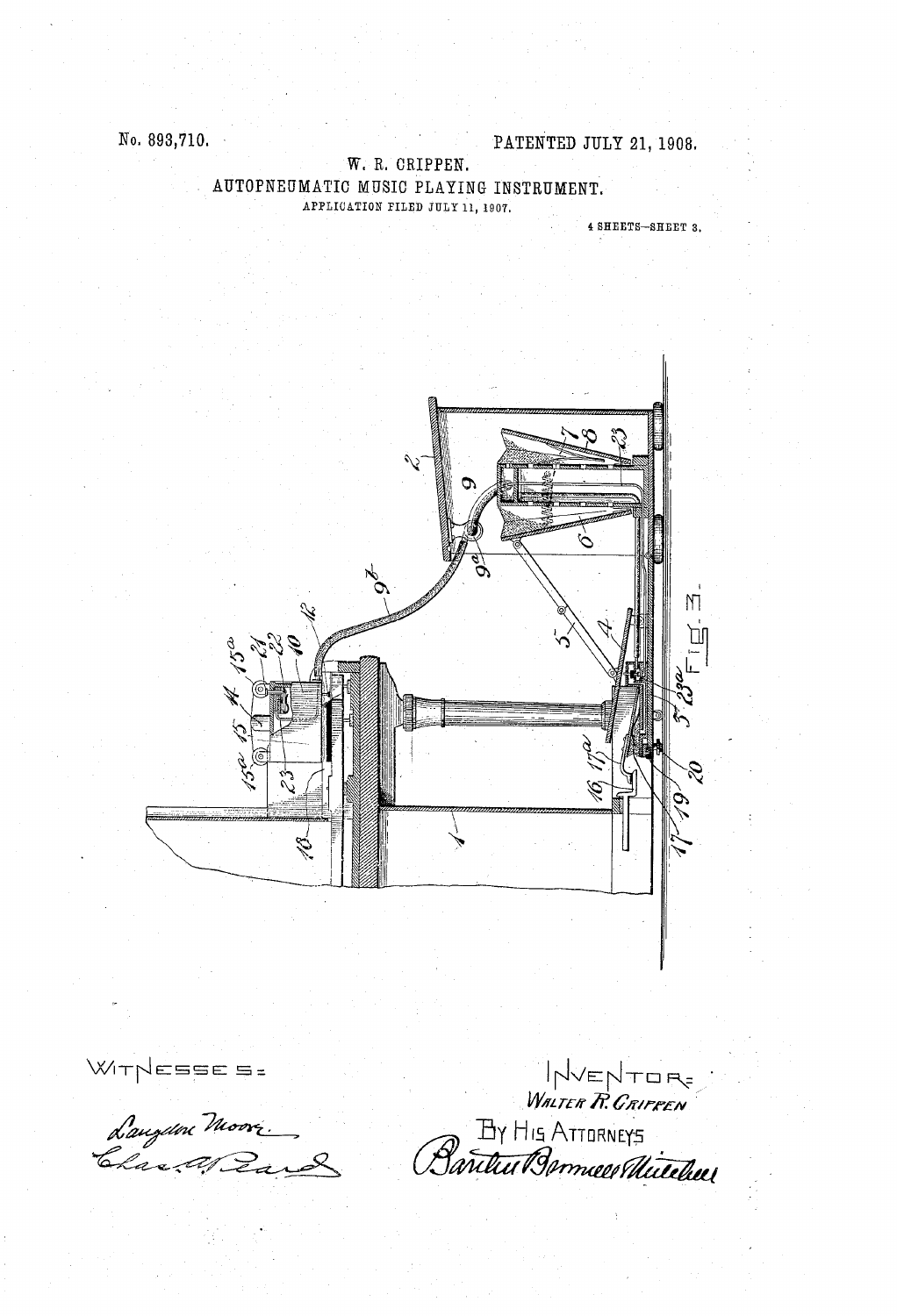No. 893,710.

PATENTED JULY 21, 1908.

W. R. CRIPPEN. AUTOPNEUMATIC MUSIC PLAYING INSTRUMENT. APPLICATION FILED JULY 11, 1907.

4 SHEETS-SHEET 4.

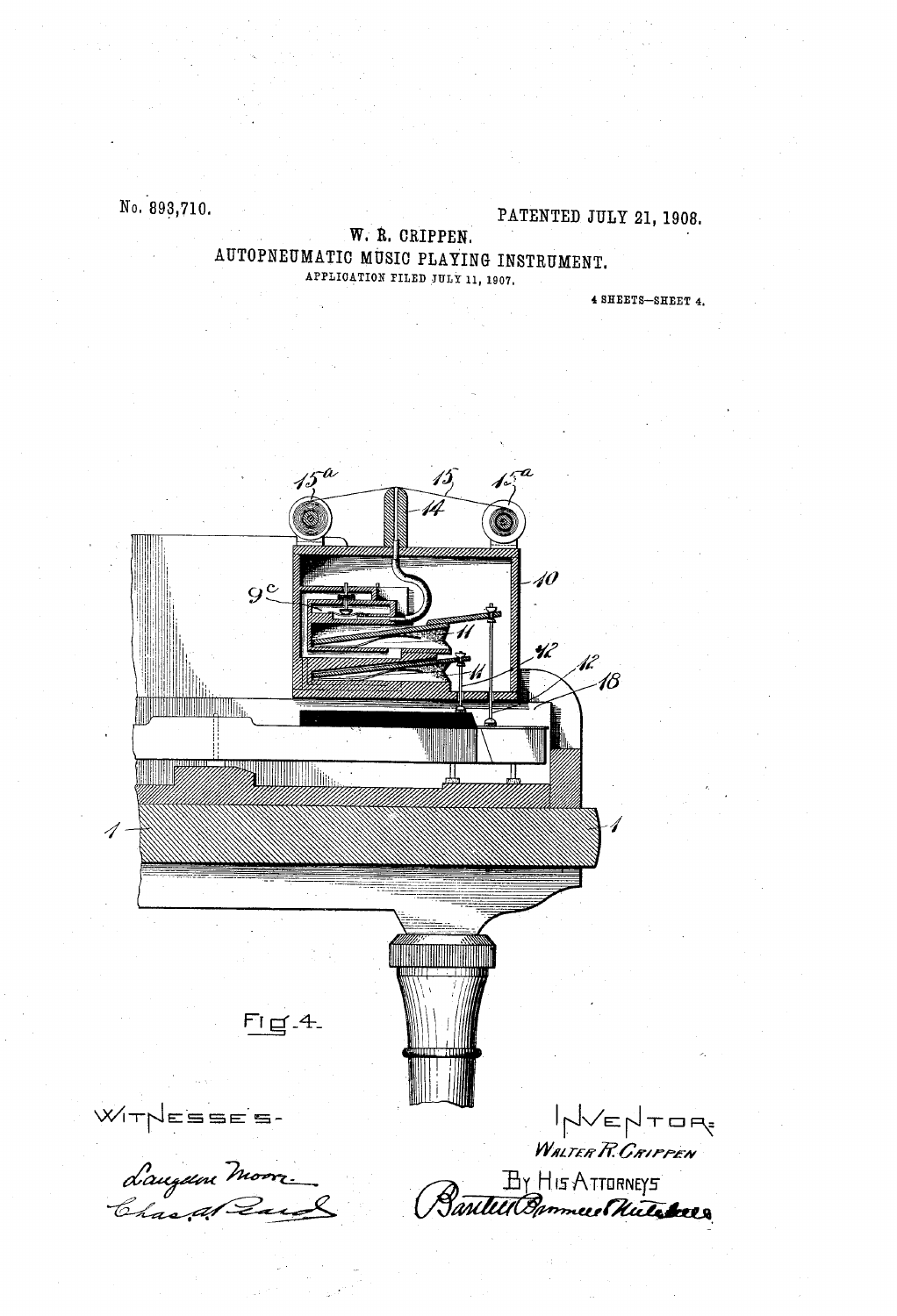## UNITED STATES PATENT OFFICE.

WALTER R. CRIPPEN, OF CAMBRIDGE, MASSACHUSETTS, ASSIGNOR, BY MESNE ASSI (NML NA - TO FRED W. MOORE, OF CAMBIRIDGE, MASSACHUSETTS,

### AUTOPNEUMATIC MUSIC-PLAYING INSTRUMENT.

No. 898,710. Specification of Letters Patent. Patented July 21, 1908.

Application filed July 11, 1907. Serial No. 383,180,

To all whom it may concern:<br>Be it known that I, WALTER R. CRIPPEN, a eitizen of the United States, residing at Cambridge, county of Middlesex, State of Massa-5 chusetts, have invented certain new and use-

ful Improvements in Autopneumatic Music-<br>Playing Instruments, of which the following<br>is a full, clear, and exact description.<br>My invention relates to improvements in<br>10 auto-pneumatic music players, the object<br>being to pro and efficient construction.<br>Heretofore piano-players, so-called, have

been ordinarily in the form of cabinets, 15 which are placed in front of the piano with an overstanding portion located above the case. In this construction the cabinet pro-

jects well in front of the instrument and occupies very considerable space. When this 20 cabinet is not in use and is moved aside, it is still necessary to provide storage space which, in many instances, it is difficult to

spare. By my invention a minimum of storage 25 space is required and no extra space whatever is occupied in front of the piano, the seat being arranged in its customary place and the position of the operator being the same

as though no piano-player were present. In 30 this and in many other respects the invention will be seen to possess many advantages.

In the drawings, Figure 1 represents the front of the piano, the top being broken <sup>35</sup> away, the player being shown in place as it would appear when ready for use; Fig. 2 is a side elevation, mainly in section; Fig. 3 is

a similar view showing a different section through the action, and showing parts not 40 illustrated in Fig. 2; Fig. 4 is a relatively enlarged cross section through the action and associated parts.

1 represents a piano case, exposing the<br>usual key-board and keys.<br>2 represents a bench-like seat in the form<br>of a small cabinet, the forward part of which<br>is hinged, as at 3, to close back when the<br>piano-player is not in to swing down and form a platform or for 45

50 ward extension and support for one or more foot pedals 4. Each foot-pedal 4 is connect ed, as by a hinge-link 5, to the exhauster bellows 6, the same being located entirely within the cabinet-bench  $z$ , and being pro- $\frac{1}{1}$  tion, indicated in Figs.

vided with the usual spring  $\ell$  to work against 55 the action of the pedal 4.

8 is a spring-distended equalizer bellows of any suitable form, also inclosed within the cabinet-bench, which serves as a container therefor.

60

 $9$  is a wind-way leading to a head  $9^x$  to which is suitably connected an external which is suitably connected an external<br>wind-way extension  $9^b$ , leading to the space<br> $9^{\circ}$  of the action chest or container 10. The<br>usual governor (not shown) is provided in<br>the course of the wind-way leading to space ment. The usual governor (not shown) is provided in 65 12-12, adapted to the keys of the instru- 70

14 is the tracker-board, of conventional form.

15 is a-note sheet arranged to traverse the tracker-board 14, and mounted on rolls 15<sup>a</sup>  $\sim$  75<br>15<sup>a</sup> which latter may be driven by sourced to  $\frac{15^a}{2}$ 15", which latter may be driven by any suit able form of motor well known in this art.

Since the particular form of action mechanism shown is immaterial to this invention, it is unnecessary to describe the same in de- 80 tail.

 $\arctan$ . By means of clamps  $18^a - 18^a$ , or firmly secured to the key-board of a piano so<br>as to bring the several hammers  $12-12$  in 100 To represents one of the piano pedals, and  $17$  is a pneumatic for controlling the same.<br>This pneumatic has a removable extension  $17<sup>a</sup>$ , whereby, when removed, the hinged front 3 may be folded up so as to completely bellows and associated parts. The external wind-way extension 9 may be a flexible hose, which may be easily attached to or de- 90 tached from said action 10. When detached it may be stored within the cabinet-bench 2. The action 10 may be sufficiently long, or may have extensions adapted to rest upon the key-blocks 18-18, or upon some adja- 95 cent stationary part suitable to support said the proper position relatively to their respective keys. 17<sup>a</sup>, whereby, when removed, the hinged 85

From the foregoing, it will be seen that when it is desired to play the piano auto-<br>matically, it is merely necessary to open the  $105$ forward side of the cabinet-bench 2, so as to throw the front 3 down into the proper position, indicated in Figs. 2 and 3. This auto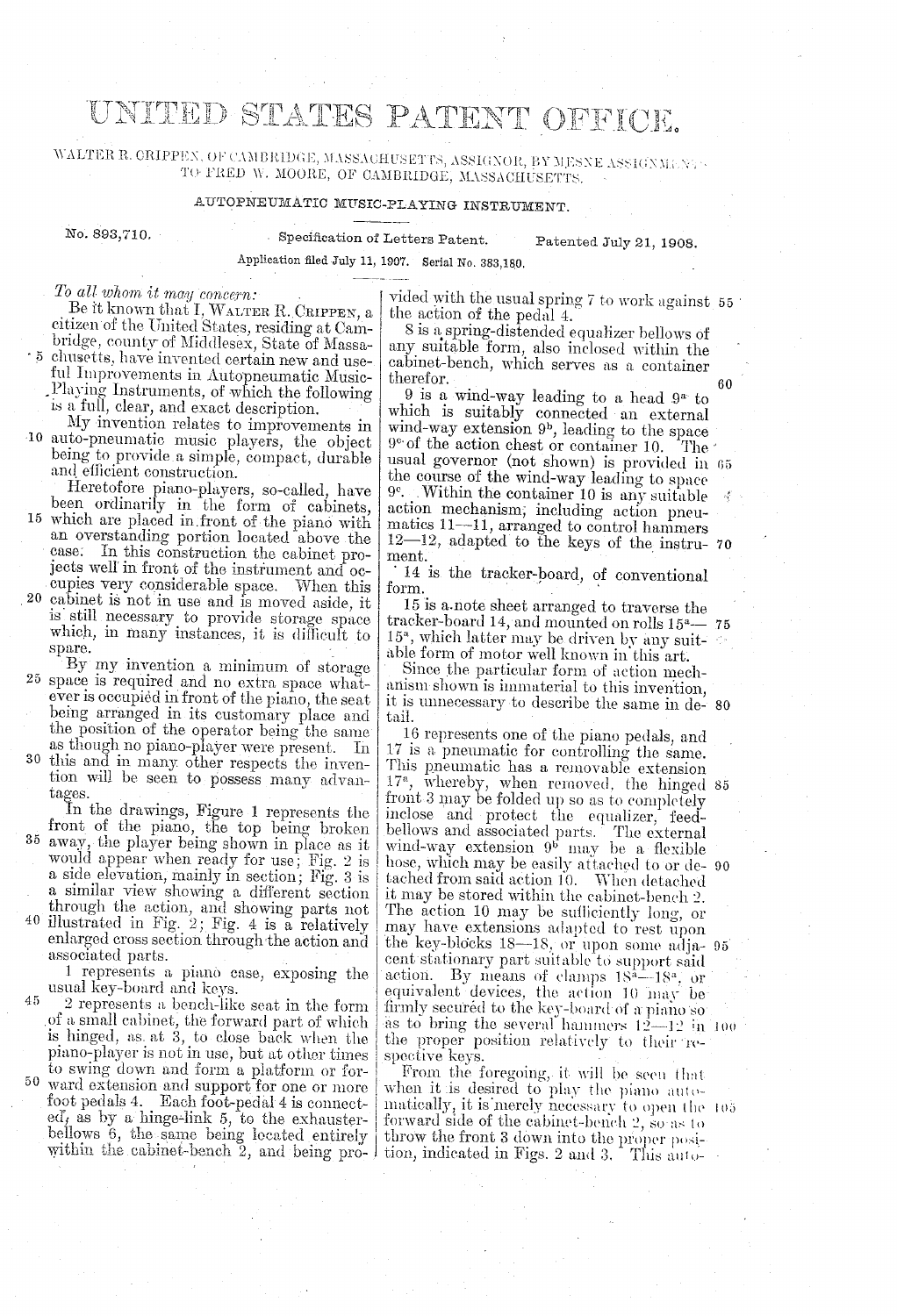matically brings the pedals 4 into proper position, inclining upward and away from the operator, so that the operator sitting on the cabinet-bench inay readily use the same. relative position of the pedals 4, because they are carried by and move with said bench.

č,

 $\gamma_i$  :

 $\boldsymbol{\Omega}$ 

10 the hinged front 3 in place when closed. 19 is a suitable latch which serves to hold

 $20$  is a foot which may be carried by the front 3 to support it at the proper elevation when open. When the front 3 has been opened, the flexible tubular connection 9<sup>b</sup> 15 may be taken out and applied to the action 10, the same having first been secured in place over the key-board. By then putting a suitable roll of music in place, the instru-

20 ment may be operated. The pedal control is best seen in Fig. 3, in which a button 21 is provided for manual operation to open the valve 22, which, in turn, through a small duct 23, operates a

25 the pedal pneumatic 17 in communication .80 suitable fittings being provided to permit of turn, through a small duct 23, operates a primary duct  $23<sup>a</sup>$  to actuate a valve to put the pedal pneumatic 17 in communication with the vacuum, thus collapsing the latter and operating the pedal 16 through the extension 17. The duct 23 is preferably located inside of the wind-way extension 9<sup>b</sup>, suitable fittings being provided to permit of the simple arrangement.

at all times valuable as the usual piano seat;<br>hence the only part of the apparatus requir-<br>ing space for storage is the action chest, which may be quickly removed and easily<br>40 stored in any convenient place, for example,<br>on top of, or at the end of, a piano, as de-These instruments may be used with either<br>pianos or organs, although in the drawing I.<br>45. have shown the apparatus applied to a the simple arrangement.<br>It will be seen that the bulky part of the<br>apparatus, to wit, the exhauster and equalizer-bellows and associated parts, are com-<br>35 pactly housed in the cabinet-bench, which is sired, the same occupying very little room.<br>These instruments may be used with either

piano.<br>What I claim is,

50 said action adjacent to and above the exposed portion of the key-board, means for detachable wind-way connection between<br>55 said exhauster means and said action. 1. In an apparatus of the character de-<br>scribed, a key-board, an action, a support for and a wind-way connection between said ex-<br>posed portion of the key-board, means for a hauster and action.<br>posed portion of the key-bo

30 Secretor as key-board, means including an action container, action pneumatics therein, said parts being arranged to be detachably supported by said key-board, an exhauster container independent of the action container and

65.

device, an action, means for detachably mounting the same in operative position above and adjacent to the exposed portion of a piano key-board, a cabinet-bench inde and flexible detachable means of connection pendent thereof, an exhauster in said bench, 70

from said exhauster to said action.<br>4. In a device of the character described, keys, an inclosed action supported above and adjacent to said keys, an exhauster and  $75$  a support therefor movable independently of said action support, and detachable means. of connection leading from said exhauster to said action inclosure. of connection leading from said exhauster to

o. In a device of the character described, 80<br>keys, an action supported above and adja-<br>cent to said keys, an exhauster and a support<br>therefor movable independently of said ac-<br>tion support, and detachable means of con-<br>ne 5. In a device of the character described, 80

6. In a device of the character described,<br>a piano having a key-board and end key-<br>blocks, action mechanism, a container there-<br>for detachably mounted at its ends on said 90<br>key-blocks and above the keys, an exhauster<br>sup for detachably mounted at its ends on said 90

strument, an action container, action mechanism including action pneumatics and se-lecting mechanism therefor carried thereby and operating through the bottom thereof, 100 an exhauster, a container therefor, movable an exhauster, a container therefor, movable independently of said action container, ex hauster pedais carried by and movable with<br>the exhauster container, and a wind-way<br>connection, between said exhauster and ac-105<br>tion.

8. In an auto-pneumatic music playing in matics, hammers operating through the botanism carried by said action container, an exhauster container movable independently<br>of the action container, an exhauster therein,<br>and a wind-way connection between said ex-<br>hauster and action.<br>9. In an auto-pneumatic mu tom thereof, and a note-sheet winding mech- 110

matics and hammers carried thereby, an expiano pedal-actuating pneumatic mounted, a 120<br>piano pedal-actuating pneumatic mounted<br>independently of the action container, a<br>wind-way connection between the exhauster<br>and said pedal pneumatic, exhauster pedals<br>carried b

able connection from one to the other.<br>3. In an auto-pneumatic music playing action pheurant, an action including action pheu-<br>3. In an auto-pneumatic music playing matics, hammers operated thereby, an ex-

ΥÎ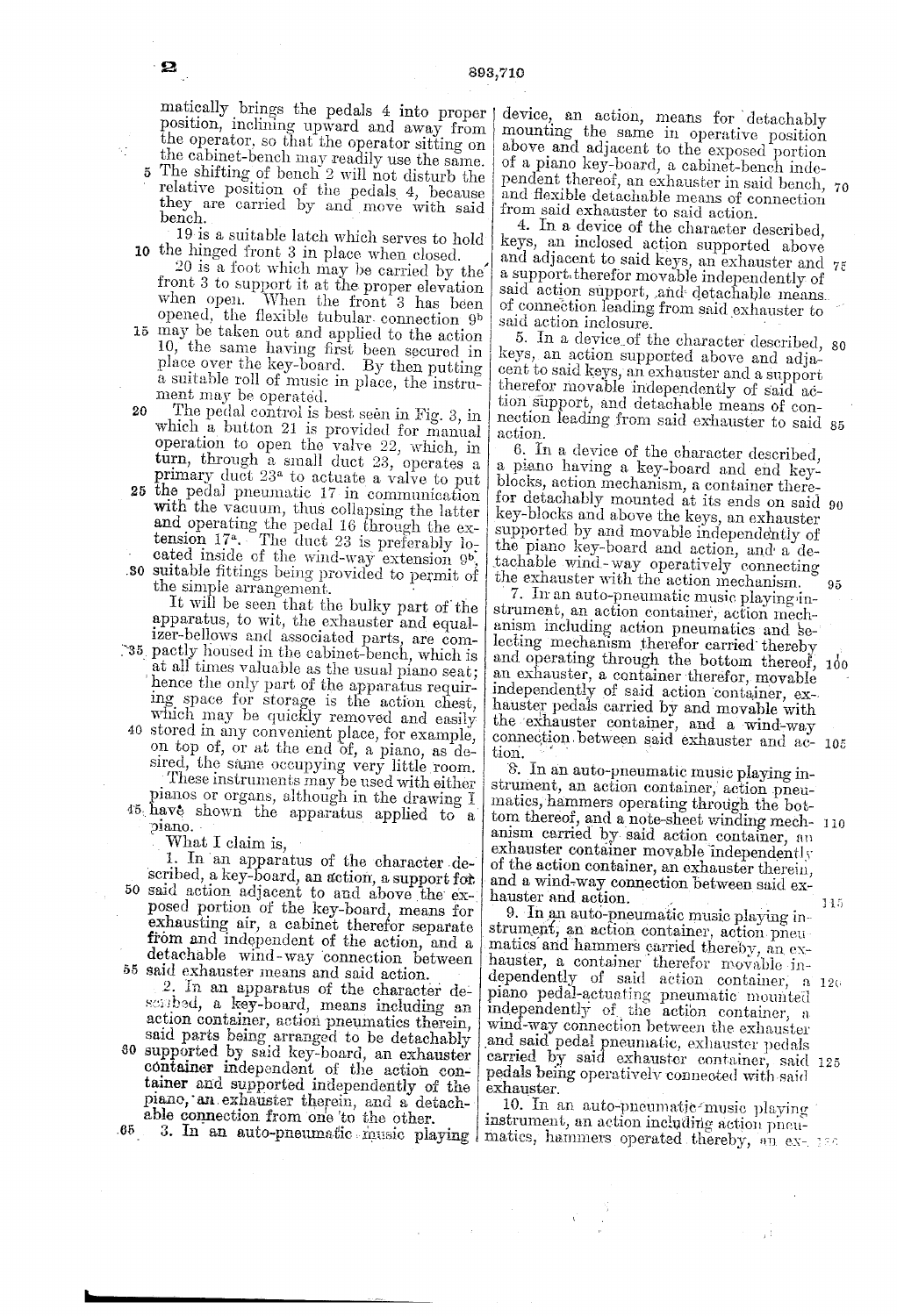hauster movable independently of said ac-exhauster apparatus and the action appation, a detachable wind-way connection be bench carrying said exhauster, a hinged part on said bench, and pedals carried by said hinged part and operatively connected with said exhauster when said hinged part

- is in one position relatively to said bench.<br>
11. In an auto-pneumatic music playing<br>
10 instrument, an action container having key-<br>
actuating pneumatics therein, a support<br>
therefor, an exhauster, a support therefor<br>
ind
- 
- 15 natisted support, and means of connection<br>between said exhauster and said pedal-ac-<br>tuating pneumatic and said key-actuating<br>pneumatics.<br>12. In an auto-pneumatic music playing<br>20 instrument, an action container, a suppo
- 25 carried by the exhauster support, means of pedal-actuating pneumatic, and means car ried by the action container for controlling 30 ating pneumatic. the moment of operation of the pedal-actuating pneumatic.<br>13. In an auto-pneumatic music playing

instrument, an action container, key-actu-

35 40 actuating pneumatics and the pedal-actumauster, a support duerelor, a pedia-actu-<br>ating pneumatic carried by said support,<br>said support, exhauster and pedal actuating<br>pneumatic being movable independently of<br>said action container, and means for con-<br>trolling th

45 ed on a piano above the key-board thereof, ing carried by said action container.<br>14. In a piano-playing instrument, action<br>apparatus arranged to be detachably mountexhauster apparatus arranged to be sup-<br>ported independently of the piano, and a<br>detachable means of connection between

said exhauster apparatus and action appa-<br>50 ratus.<br>15. In a piano-playing instrument, an action arranged to be supported above the<br>piano key-board, means for detachably se-<br>curing said action in place, a cabinet bench<br>55

pedals carried by said hinged front and operatively connected with said exhauster.<br>16. In a piano-playing instrument, action<br>apparatus arranged to be detachably sup-<br>ported on a piano and above the key-board<br>thereof, exhau  $30$ 

ratus, exhauster pedals, a folding support for said exhauster pedals.

17. In a piano-playing instrument, action. apparatus arranged to be detachably Sup- 70 ported on a piano, and including hammers<br>to act on the upper side of the key-board thereof, exhauster apparatus and means for supporting the same independently of said action apparatus, exhauster pedals, a hinged  $75$  support for said exhauster pedals, said hinged support being connected to said exhauster support, and means of connection between said exhauster pedals and said exhauster to permit said hinged support to be comoved.

18. In an apparatus of the character described, an action container, action mechanism therein including hammers projecting<br>through the lower side thereof, an exhauster,  $\epsilon_5$ <br>a support therefor independent of said action

ating pneumatics carried thereby, an ex- and said exhauster to permit said hinged hauster, a support therefor, a pedal-actu- support to be moved, and a piano-pedal accontainer, and a tubular connection leading<br>from said exhauster to said container.<br>19. In a piano-playing instrument, action<br>apparatus arranged to be detachably con- $\circ$ nected to and supported on a piano, exhauster apparatus and means for supporting the same independently of said action apparatus, exhauster pedals, a hinged support for said<br>exhauster pedals, said hinged support being 95<br>connected to said exhauster support, means of connection between said exhauster pedals<br>and said exhauster to permit said hinged<br>support to be moved, and a piano-pedal ac-<br>tuator carried by the hinged part of said ex-100

tuator carried by the hinged part of said ex-<br>tion arranged to be detachably supported<br>above the piano key-board, a bench inde-<br>pendent of the piano, an exhauster in said 105 cabinet bench; a wind-way operatively connecting said exhauster with said action, a hinged pedal support carried by said bench, and pedals hinged on said support and operatively connected with said exhauster. 110 21. In a piano playing instrument, action

mechanism arranged to operate directly upon<br>the piano keys and being detachably carried<br>by the piano, a bench, an exhauster carried by said bench, a wind-way connection from 115 said exhauster to said action mechanism, a movable pedal support carried by said bench, pedals hinged to said support, and connections between said pedals and said exhauster.

22. In a playing apparatus for pianos, ac- 120 tion mechanism arranged to operate directly upon the keys of such an instrument and being detachably carried by such instrument, a bench, an exhauster carried by said bench, a wind-way connection from said exhauster 125 ported on a piano and above the key-board support carried by said bench, pedals hinged<br>thereof, exhauster apparatus arranged to be to said support, connections between said<br>supported independently of the piano, de-<br>edals a